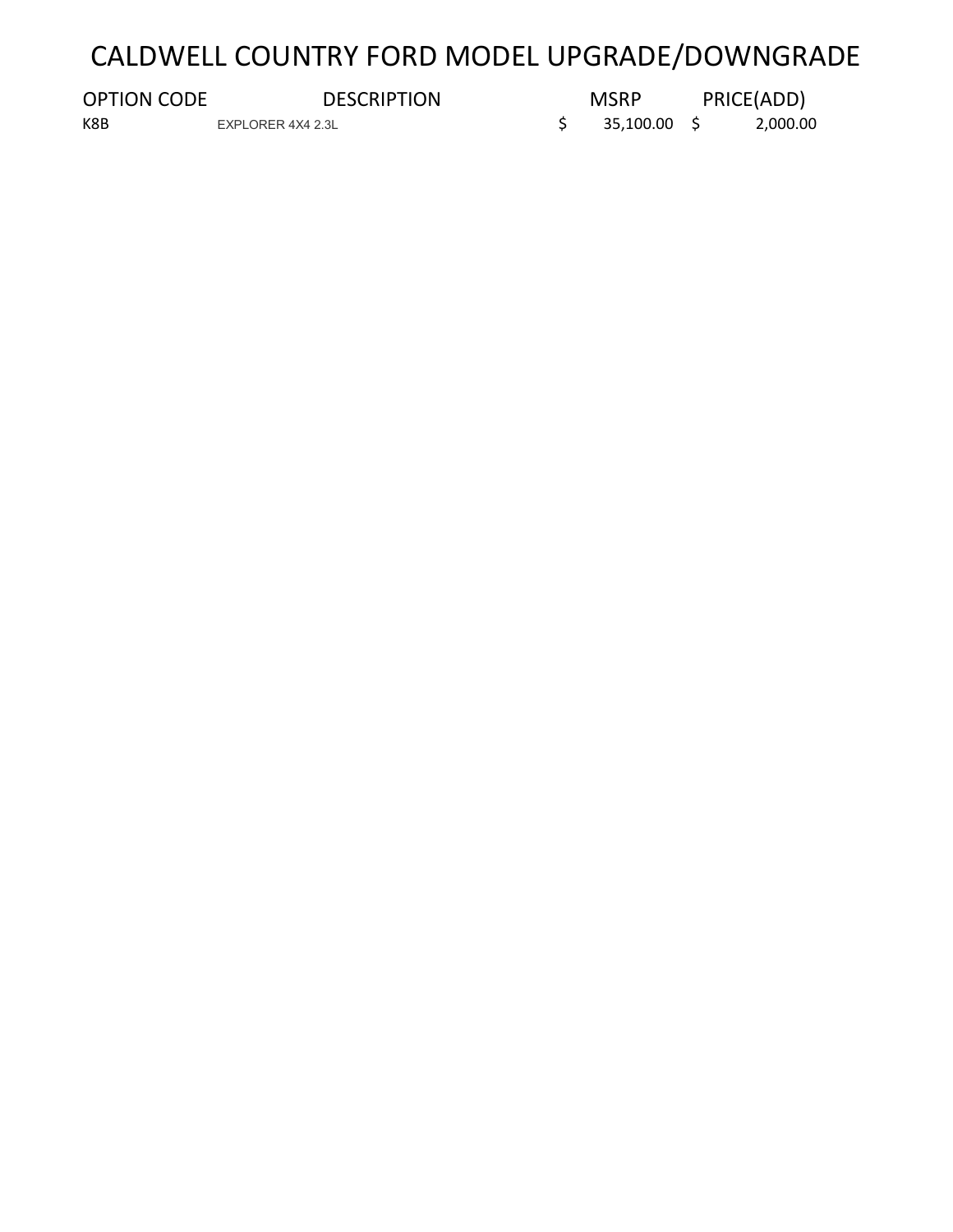

## Vehicle: [Fleet] 2022 Ford Explorer (K7B) Base RWD ( Complete )

## **Optional Equipment**

| <b>ENGINE</b>                            |                                                                                                                                                                                                                                                  |             |  |  |  |
|------------------------------------------|--------------------------------------------------------------------------------------------------------------------------------------------------------------------------------------------------------------------------------------------------|-------------|--|--|--|
| <b>CODE</b>                              | <b>DESCRIPTION</b>                                                                                                                                                                                                                               | <b>MSRP</b> |  |  |  |
| 99H                                      | Engine: 2.3L EcoBoost I-4 -inc: auto start-stop technology (STD)                                                                                                                                                                                 | \$0.00      |  |  |  |
|                                          | <b>TRANSMISSION</b>                                                                                                                                                                                                                              |             |  |  |  |
| <b>CODE</b>                              | <b>DESCRIPTION</b>                                                                                                                                                                                                                               | <b>MSRP</b> |  |  |  |
| 44T                                      | Transmission: 10-Speed Automatic (STD)                                                                                                                                                                                                           | \$0.00      |  |  |  |
| <b>OPTION PACKAGE</b>                    |                                                                                                                                                                                                                                                  |             |  |  |  |
| <b>CODE</b>                              | <b>DESCRIPTION</b>                                                                                                                                                                                                                               | <b>MSRP</b> |  |  |  |
| 100A                                     | Equipment Group 100A                                                                                                                                                                                                                             | \$0.00      |  |  |  |
| <b>PRIMARY PAINT</b>                     |                                                                                                                                                                                                                                                  |             |  |  |  |
| <b>CODE</b>                              | <b>DESCRIPTION</b>                                                                                                                                                                                                                               | <b>MSRP</b> |  |  |  |
| B <sub>3</sub>                           | <b>Atlas Blue Metallic</b>                                                                                                                                                                                                                       | \$0.00      |  |  |  |
| JS.                                      | Iconic Silver Metallic                                                                                                                                                                                                                           | \$0.00      |  |  |  |
| L9                                       | Forged Green Metallic                                                                                                                                                                                                                            | \$0.00      |  |  |  |
| M7                                       | <b>Carbonized Gray Metallic</b>                                                                                                                                                                                                                  | \$0.00      |  |  |  |
| <b>UM</b>                                | Agate Black Metallic                                                                                                                                                                                                                             | \$0.00      |  |  |  |
| YZ.                                      | <b>Oxford White</b>                                                                                                                                                                                                                              | \$0.00      |  |  |  |
| <b>SEAT TYPE</b>                         |                                                                                                                                                                                                                                                  |             |  |  |  |
| <b>CODE</b>                              | <b>DESCRIPTION</b>                                                                                                                                                                                                                               | <b>MSRP</b> |  |  |  |
| 7N                                       | Sandstone, Cloth Captain's Chairs -inc: 8-way power driver's seat w/power function for tilt and<br>recline, 4-way manual front passenger seat w/fore/aft and recline and 2-way manually<br>adjustable driver and front passenger head restraints | \$0.00      |  |  |  |
| <b>ADDITIONAL EQUIPMENT - MECHANICAL</b> |                                                                                                                                                                                                                                                  |             |  |  |  |
| <b>CODE</b>                              | <b>DESCRIPTION</b>                                                                                                                                                                                                                               | <b>MSRP</b> |  |  |  |
| 52X                                      | Auto Start-Stop Removal *CREDIT*                                                                                                                                                                                                                 | (\$57.00)   |  |  |  |
| 41H                                      | Engine Block Heater                                                                                                                                                                                                                              | \$90.00     |  |  |  |
| 52T                                      | Class IV Trailer Tow Package                                                                                                                                                                                                                     | \$545.00    |  |  |  |
| <b>ADDITIONAL EQUIPMENT - EXTERIOR</b>   |                                                                                                                                                                                                                                                  |             |  |  |  |
| <b>CODE</b>                              | <b>DESCRIPTION</b>                                                                                                                                                                                                                               | <b>MSRP</b> |  |  |  |
| 153                                      | Front License Plate Bracket                                                                                                                                                                                                                      | \$0.00      |  |  |  |

This document contains information considered Confidential between GM and its Clients uniquely. The information provided is not intended for public disclosure. Prices, specifications, and availability are subject to change without notice, and do not include certain fees, taxes and charges that may be required by law or vary by manufacturer or region. Performance figures are guidelines only, and actual performance may vary. Photos may not represent actual vehicles or exact configurations. Content based on report preparer's input is subject to the accuracy of the input provided.

Data Version: 14782. Data Updated: Sep 25, 2021 1:41:00 AM PDT.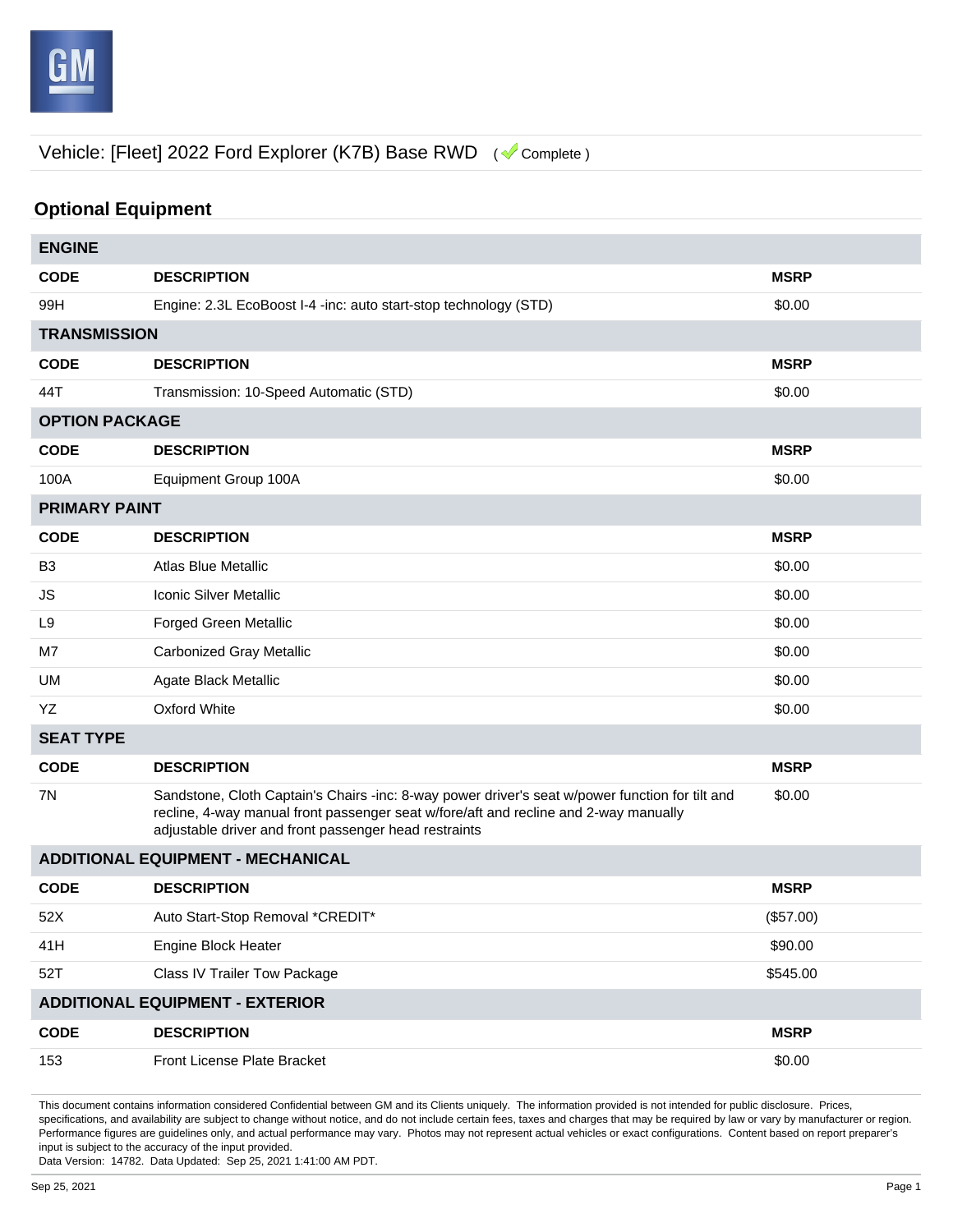

### Vehicle: [Fleet] 2022 Ford Explorer (K7B) Base RWD ( Complete )

| <b>ADDITIONAL EQUIPMENT - EXTERIOR</b> |                                                                                                                                     |             |  |  |  |
|----------------------------------------|-------------------------------------------------------------------------------------------------------------------------------------|-------------|--|--|--|
| <b>CODE</b>                            | <b>DESCRIPTION</b>                                                                                                                  | <b>MSRP</b> |  |  |  |
| 942                                    | Daytime Running Lamps (DRL) (Non-Configurable)                                                                                      | \$45.00     |  |  |  |
| CO <sub>9</sub>                        | Priced DORA                                                                                                                         | \$0.00      |  |  |  |
| 79V                                    | COV Required *PRICE TO FOLLOW*                                                                                                      | W/A         |  |  |  |
| <b>ADDITIONAL EQUIPMENT - INTERIOR</b> |                                                                                                                                     |             |  |  |  |
| <b>CODE</b>                            | <b>DESCRIPTION</b>                                                                                                                  | <b>MSRP</b> |  |  |  |
| 16A                                    | Front & Second Row Floor Liners (16A) -inc: Deletes standard black carpet floor mats                                                | \$160.00    |  |  |  |
| 16B                                    | Front & 2nd Row Floor Liners (16B) -inc: standard carpet floor mats                                                                 | \$200.00    |  |  |  |
| 21F                                    | Cargo Area Management System -inc: cargo net, cargo well rubber mat and reversible load<br>floor                                    | \$165.00    |  |  |  |
|                                        | <b>ADDITIONAL EQUIPMENT - OTHER</b>                                                                                                 |             |  |  |  |
| <b>CODE</b>                            | <b>DESCRIPTION</b>                                                                                                                  | <b>MSRP</b> |  |  |  |
|                                        | Fleet Advertising Credit *PRICE TO FOLLOW*                                                                                          | W/A         |  |  |  |
| <b>DEALER INSTALLED OPTIONS</b>        |                                                                                                                                     |             |  |  |  |
| <b>CODE</b>                            | <b>DESCRIPTION</b>                                                                                                                  | <b>MSRP</b> |  |  |  |
|                                        | Splash Guards -inc: Shipped separately from the vehicle for dealer installation, These features<br>are ordered through WBDO only    | \$160.00    |  |  |  |
|                                        | Bumper Protector, Textured Black Film                                                                                               | \$90.00     |  |  |  |
|                                        | Cargo Mat -inc: Shipped separately from the vehicle for dealer installation, These features are<br>ordered through WBDO only        | \$150.00    |  |  |  |
|                                        | Cargo Organizer, Soft-Sided Cooler Bag -inc: adjustable carrying strap and Ford logo                                                | \$35.00     |  |  |  |
|                                        | Smoker's Package -inc: Shipped separately from the vehicle for dealer installation, These<br>features are ordered through WBDO only | \$70.00     |  |  |  |
|                                        | Cargo Organizer, Soft-Sided Large, Folding -inc: Ford log                                                                           | \$90.00     |  |  |  |
|                                        | Cargo Organizer, Soft-Sided Standard, Folding -inc: Ford log                                                                        | \$80.00     |  |  |  |
|                                        | First Aid Kit                                                                                                                       | \$50.00     |  |  |  |
|                                        | Road Side Assistance Kit                                                                                                            | \$70.00     |  |  |  |
| <b>SHIP THRU CODES</b>                 |                                                                                                                                     |             |  |  |  |
| <b>CODE</b>                            | <b>DESCRIPTION</b>                                                                                                                  | <b>MSRP</b> |  |  |  |
| 31A                                    | Ship-Thru: Auto Truck                                                                                                               | \$0.00      |  |  |  |
| 31L                                    | Ship Thru: Crown North America                                                                                                      | \$0.00      |  |  |  |

This document contains information considered Confidential between GM and its Clients uniquely. The information provided is not intended for public disclosure. Prices, specifications, and availability are subject to change without notice, and do not include certain fees, taxes and charges that may be required by law or vary by manufacturer or region. Performance figures are guidelines only, and actual performance may vary. Photos may not represent actual vehicles or exact configurations. Content based on report preparer's input is subject to the accuracy of the input provided.

Data Version: 14782. Data Updated: Sep 25, 2021 1:41:00 AM PDT.